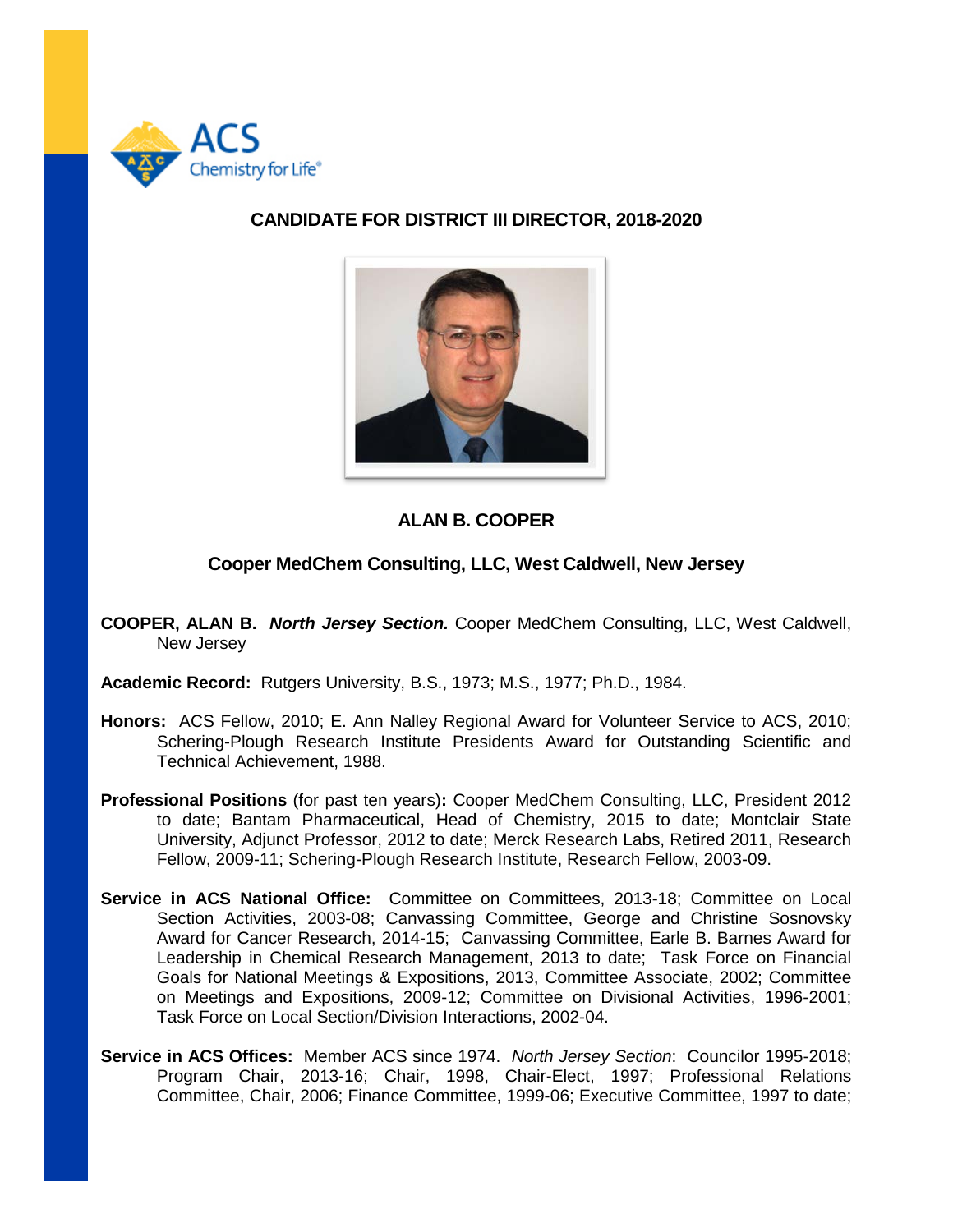Program Planning Committee, Chair, 1999 to date; National ACS Award for Team Innovation, 2001-02; Lifetime Achievement Award Subcommittee, 1998; Website Committee Chair, 2000 to date; Nominating Committee Member, 2000-05, Chair, 2000; *Indicator* Committee, 1999-2003; Planning Committee, 1998 to date; Baekeland Award Jury, Foremen, 1997; "*From Bench to Pilot Plant Symposium,"* Organizing Committee, 2000, 1997-98; Topical Group Planning Committee, Chair, 1996 to date; Organic Topical Group, Chair, 1995. *Middle Atlantic Regional Meeting (MARM)*: Councilor Caucus, Chair, 2010 to date; *MARM* General Co-Chair, 2005; Alternate Delegate, 2005 to date; Program Chair, 1999.

- **Member:** American Association for the Advancement of Science; New York Academy of Science. *ACS Divisions:* Medicinal Chemistry and Organic Chemistry.
- **Related Activities:** LSAC-DAC Joint Subcommittee, 2004-08, Co-Chair, 2006-08; Medicinal Chemistry Division, Session Chair, 2005 ACS Spring National Meeting ("Targeting Kinase Inhibition for Cancer Therapy"; Montclair State University Visiting Committee Chair, 1999; Chemistry Olympics Judge (New Jersey Institute of Technology and North Jersey Section), 1999-07; Poster Session Judge at New York Academy of Sciences/ACS New York Section Annual Chemistry Graduate Poster Session, 1997; 51 publications & presentations and 64 patents and patent applications.

## **STATEMENT**

*The statements of the candidates represent their opinions and do not necessarily represent the views of the ACS.*

I feel very fortunate to have been an active ACS volunteer at the Local, Regional and National levels for the past 25 years, and a Councilor representing the North Jersey Section for the past 22 years. From Chairing the North Jersey Section's Organic Topical Group, North Jersey Section and Co-Chairing the very successful 2005 Middle Atlantic Regional Meeting (MARM) to serving nationally on Divisional Activities Committee (DAC), Local Section Activities Committee (LSAC), Meetings and Expositions Committee (M&E) and Committee on Committees (ConC), I have come to realize we are members of a very influential and complex professional society. ACS is the largest professional society in the world and as such we have a responsibility to serve both as a model to the society at large and make sure we serve our local communities, members, nation and profession. We all have opportunities to serve this society and I am now asking for your vote so I may continue my service representing you as District III Director.

If elected, I will be representing members of District III on the board and will focus on several aspects of the society: **Employment**; **Public Image of Chemistry**; **Multidisciplinarity**; **Globalization and Science Education.**

**Employment:** While we can be proud of what ACS has accomplished and services it provides to its members, the global employment environment for chemists is constantly changing and ACS must stay current with its members needs and meet the demands of its members in assuring continued employment and proper educational guidance. We must provide proper career management workshops at all meeting levels including the local section level. We must reach out to undergraduate and graduate students providing tools that they will need to enter the ever